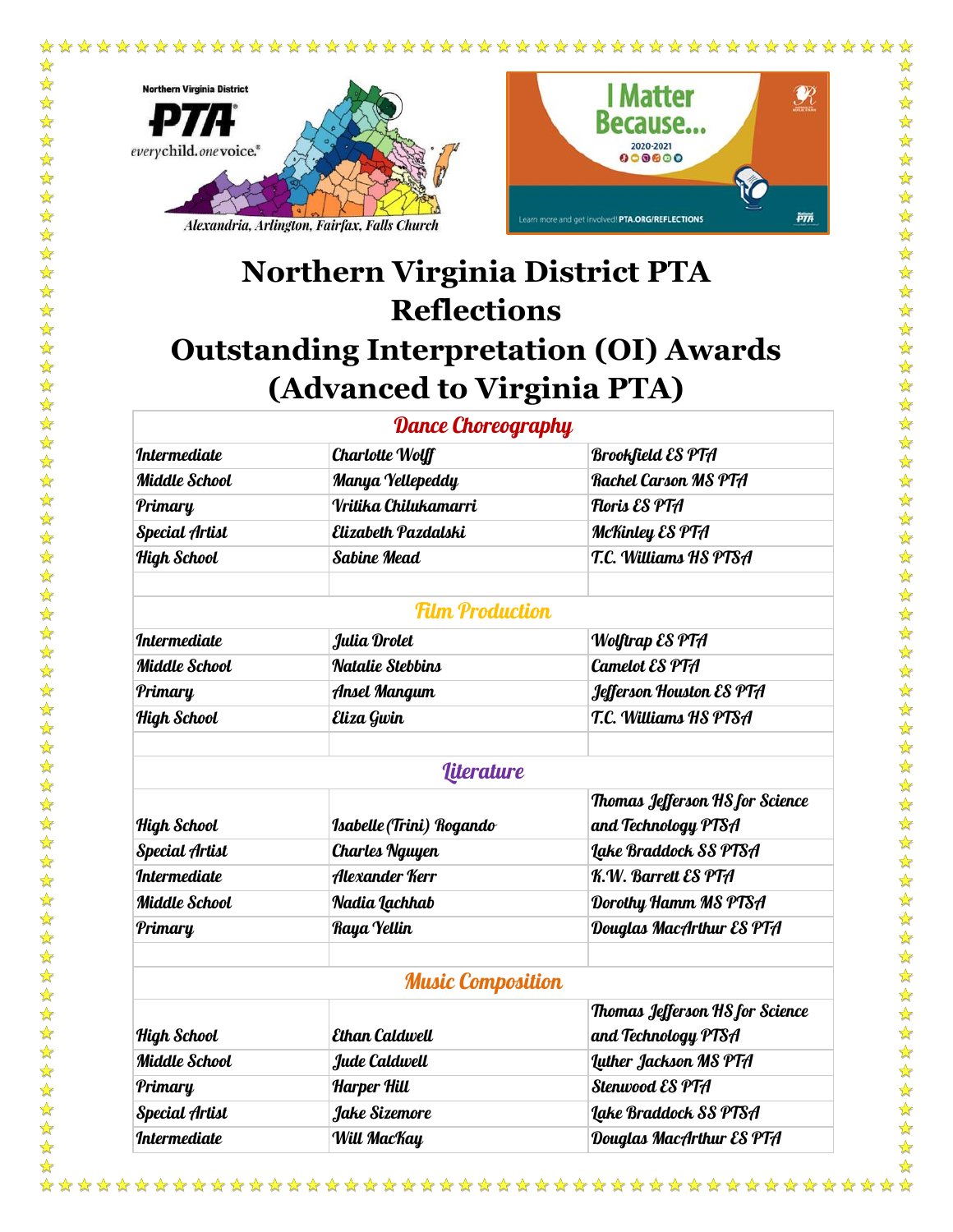|                            | Photography           |                          |
|----------------------------|-----------------------|--------------------------|
| <i><b>Intermediate</b></i> | Emily Paschkewitz     | Churchill Road ES PTA    |
| Special Artist             | <b>Charles Nguyen</b> | Lake Braddock SS PTSA    |
| Primary                    | Cormac Jackson        | McKinley MS PTA          |
| Middle School              | Anna Brodsky          | Dorothy Hamm MS PTSA     |
| High School                | Meijin Patil          | <b>Wakefield HS PTSA</b> |
|                            | <b>Visual Arts</b>    |                          |
| <i><b>Intermediate</b></i> | Julia Drolet          | <b>Wolftrap ES PTA</b>   |
| <b>Middle School</b>       | Claire Moon           | Rachel Carson MS PTA     |
| Special Artist             | <b>Ashley Groves</b>  | Lake Braddock SS PTSA    |
| Primary                    | Amaniah Retta         | James K. Polk ES PTA     |
| High School                | Neema Dillard         | T.C. Williams HS PTSA    |



**Julia Drolet**

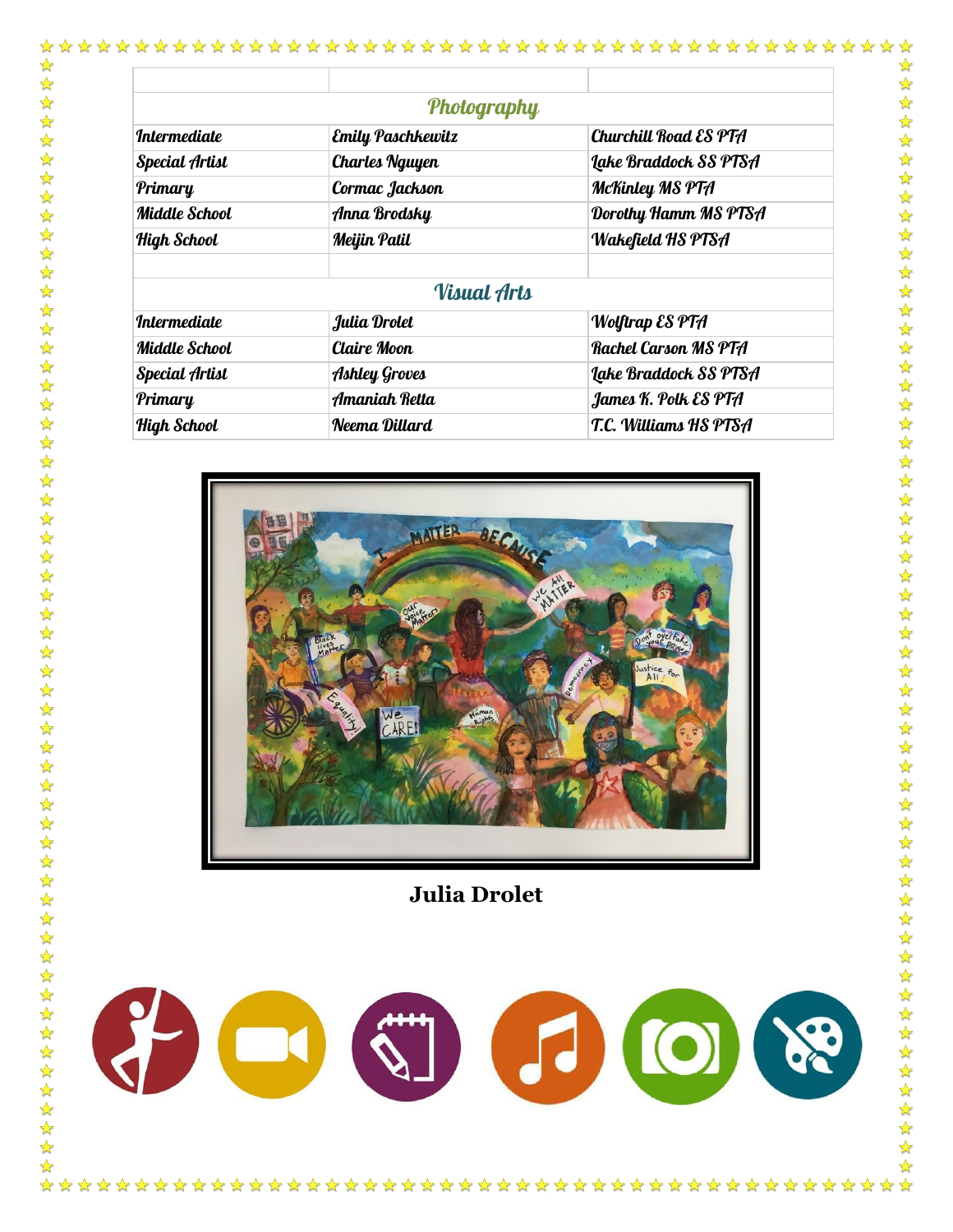\*\*\*\*\*\*\*\*\*\*\*\*\*\*\*\*

☆

| <b>Dance Choreography</b>  |                     |                                  |
|----------------------------|---------------------|----------------------------------|
| <b>High School</b>         | Melina Turnage      | Mclean HS PTSA                   |
| <b>High School</b>         | <b>Grace Fettig</b> | <b>Yorktown High School PTSA</b> |
| <i><b>Intermediate</b></i> | <b>Maeve Meeker</b> | Jamestown Elementary PTA         |
| <i><b>Intermediate</b></i> | Saha Irwin          | Jefferson Houston PTA            |
| <b>Middle School</b>       | Anya Jolly          | Williamsburg Middle School PTA   |
| Primary                    | Sophia Mui-Welch    | Arlington County Montessori PTA  |
| Primary                    | Ashani Irwin        | Jefferson Houston PTA            |
|                            |                     |                                  |

### Film Production

| <i>Intermediate</i>  | Mason Mirabile          | Discovery ES PTA                |
|----------------------|-------------------------|---------------------------------|
| <i>Intermediate</i>  | <b>Katherine Torres</b> | James K. Polk PTA               |
| Middle School        | Daniel Dawit            | Francis C. Hammond MS PTA       |
| <b>Middle School</b> | Coral De la Cruz-Novey  | Gunston Middle School PTA       |
| Primary              | Eloise Wright           | <b>Francis Scott Key ES PTA</b> |
| Primary              | Aahvaan Tyagi           | <b>McNair ES PTA</b>            |
|                      |                         |                                 |

#### *<u>Aiterature</u>*

|               | iaa aan c                  |                                |
|---------------|----------------------------|--------------------------------|
| High School   | <b>Charlotte Papacosma</b> | Wakefield High School PTSA     |
| High School   | Helen Cooper               | T.C. Williams High School PTSA |
| Intermediate  | Heidi Koolmees             | Floris ES PTA                  |
| Intermediate  | Lorien Kuhn                | Samuel W. Tucker ES PTA        |
| Middle School | Lily Eldridge              | Wolftrap Elementary School PTA |
| Middle School | Nairobi Dillard            | Jefferson Houston PTA          |
| Primary       | Alyssa Kang                | White Oaks ES PTA              |
| Primary       | Surya Pratheek Killi       | Hoffman-Boston ES PTA          |
|               | <b>Music Composition</b>   |                                |
| High School   | Clara Crawford             | Wakefield High School PTSA     |
| High School   | Ellie Lo                   | T.C. Williams High School PTSA |
| Intermediate  | Lara Desai                 | Churchill Road Elementary PTA  |

\*\*\*\*\*\*\*\*\*